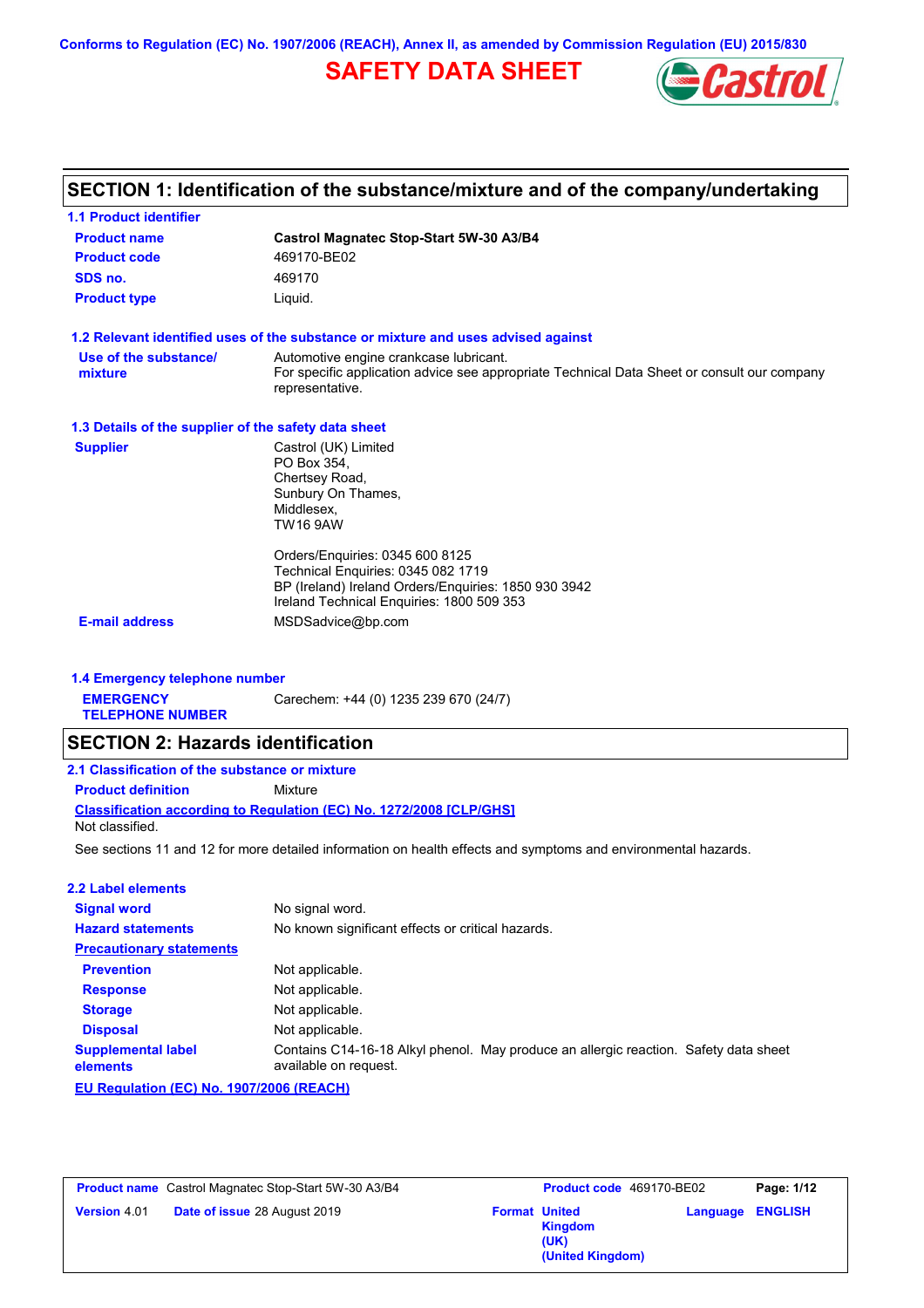## **SECTION 2: Hazards identification**

| <b>Annex XVII - Restrictions</b><br>on the manufacture.<br>placing on the market<br>and use of certain<br>dangerous substances,<br>mixtures and articles | Not applicable.                                                                                                                                                                                                          |
|----------------------------------------------------------------------------------------------------------------------------------------------------------|--------------------------------------------------------------------------------------------------------------------------------------------------------------------------------------------------------------------------|
| <b>Special packaging requirements</b>                                                                                                                    |                                                                                                                                                                                                                          |
| <b>Containers to be fitted</b><br>with child-resistant<br>fastenings                                                                                     | Not applicable.                                                                                                                                                                                                          |
| <b>Tactile warning of danger</b>                                                                                                                         | Not applicable.                                                                                                                                                                                                          |
| 2.3 Other hazards                                                                                                                                        |                                                                                                                                                                                                                          |
| <b>Results of PBT and vPvB</b><br>assessment                                                                                                             | Product does not meet the criteria for PBT or vPvB according to Regulation (EC) No. 1907/2006,<br>Annex XIII.                                                                                                            |
| <b>Product meets the criteria</b><br>for PBT or vPvB according<br>to Regulation (EC) No.<br><b>1907/2006, Annex XIII</b>                                 | This mixture does not contain any substances that are assessed to be a PBT or a vPvB.                                                                                                                                    |
| Other hazards which do<br>not result in classification                                                                                                   | Defatting to the skin.<br>USED ENGINE OILS<br>Used engine oil may contain hazardous components which have the potential to cause skin<br>cancer.<br>See Toxicological Information, section 11 of this Safety Data Sheet. |

## **SECTION 3: Composition/information on ingredients**

#### Mixture **3.2 Mixtures Product definition**

Chemically modified base oil. Proprietary performance additives.

| <b>Product/ingredient</b><br>name                                       | <b>Identifiers</b>                                                                        | $\frac{9}{6}$ | <b>Regulation (EC) No.</b><br>1272/2008 [CLP] | <b>Type</b> |  |
|-------------------------------------------------------------------------|-------------------------------------------------------------------------------------------|---------------|-----------------------------------------------|-------------|--|
| Lubricating oils (petroleum), C20-50,<br>hydrotreated neutral oil-based | REACH #: 01-2119474889-13<br>$EC: 276-738-4$<br>CAS: 72623-87-1<br>Index: 649-483-00-5    | ≥10 - ≤25     | Asp. Tox. 1, H304                             | $[1]$       |  |
| Lubricating oils (petroleum), C15-30,<br>hydrotreated neutral oil-based | REACH #: 01-2119474878-16 ≤3<br>EC: 276-737-9<br>CAS: 72623-86-0<br>Index: 649-482-00-X   |               | Asp. Tox. 1, H304                             | $[1]$       |  |
| Distillates (petroleum), hydrotreated<br>heavy paraffinic               | REACH #: 01-2119484627-25 ≤3<br>$EC: 265-157-1$<br>CAS: 64742-54-7<br>Index: 649-467-00-8 |               | Asp. Tox. 1, H304                             | $[1]$       |  |

### **See Section 16 for the full text of the H statements declared above.**

**Type** 

[1] Substance classified with a health or environmental hazard

[2] Substance with a workplace exposure limit

[3] Substance meets the criteria for PBT according to Regulation (EC) No. 1907/2006, Annex XIII

[4] Substance meets the criteria for vPvB according to Regulation (EC) No. 1907/2006, Annex XIII

[5] Substance of equivalent concern

[6] Additional disclosure due to company policy

Occupational exposure limits, if available, are listed in Section 8.

| <b>Product name</b> Castrol Magnatec Stop-Start 5W-30 A3/B4 |                              | Product code 469170-BE02 |                                            | Page: 2/12 |                |
|-------------------------------------------------------------|------------------------------|--------------------------|--------------------------------------------|------------|----------------|
| <b>Version 4.01</b>                                         | Date of issue 28 August 2019 | <b>Format United</b>     | <b>Kingdom</b><br>(UK)<br>(United Kingdom) | Language   | <b>ENGLISH</b> |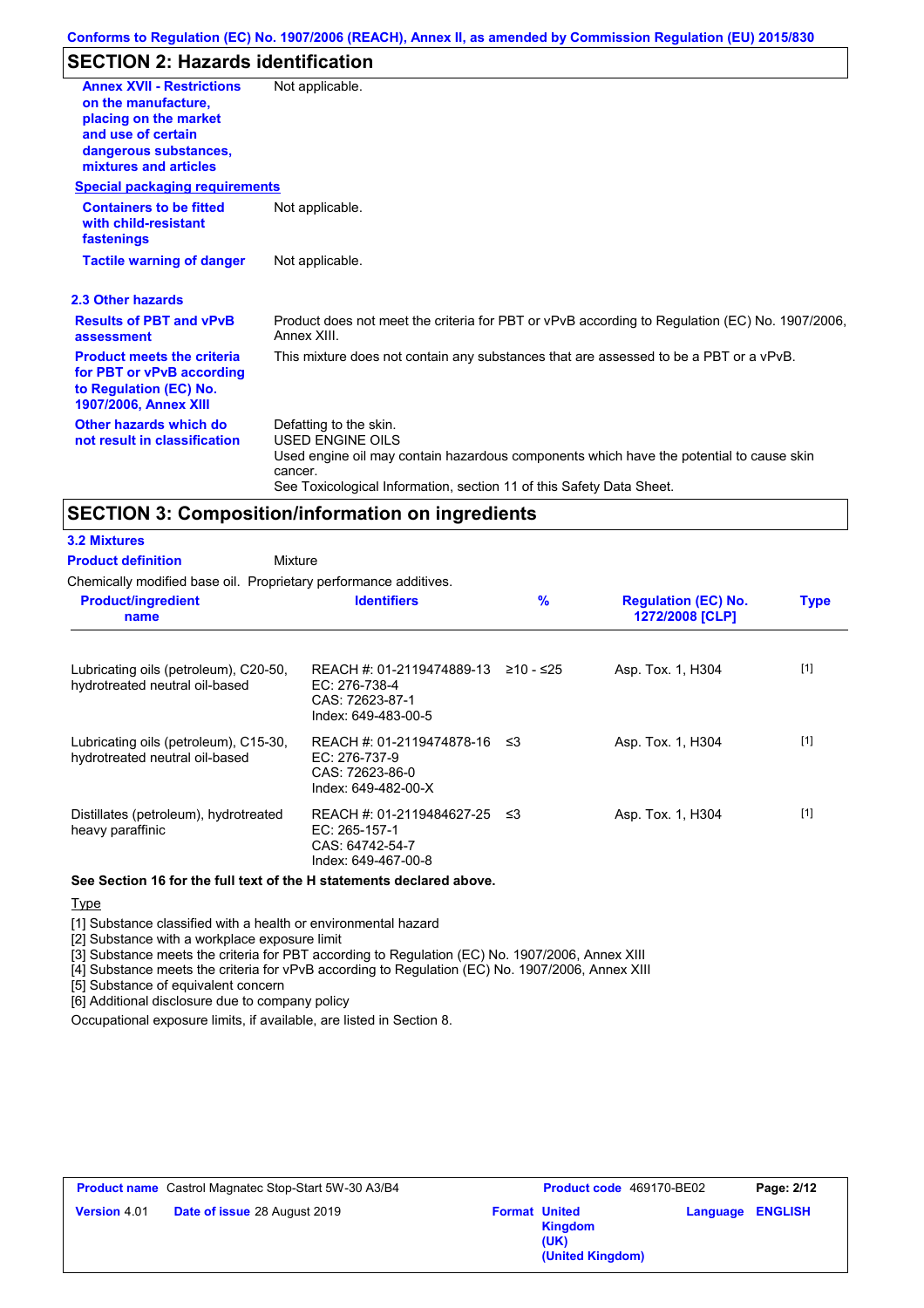### **SECTION 4: First aid measures**

#### Do not induce vomiting unless directed to do so by medical personnel. Get medical attention if symptoms occur. In case of contact, immediately flush eyes with plenty of water for at least 15 minutes. Eyelids should be held away from the eyeball to ensure thorough rinsing. Check for and remove any contact lenses. Get medical attention. **4.1 Description of first aid measures** If inhaled, remove to fresh air. Get medical attention if symptoms occur. **Ingestion Inhalation Eye contact Protection of first-aiders** No action shall be taken involving any personal risk or without suitable training. **Skin contact** Wash skin thoroughly with soap and water or use recognised skin cleanser. Remove contaminated clothing and shoes. Wash clothing before reuse. Clean shoes thoroughly before reuse. Get medical attention if irritation develops.

### **4.2 Most important symptoms and effects, both acute and delayed**

See Section 11 for more detailed information on health effects and symptoms.

### **Potential acute health effects**

| <b>Inhalation</b>   | Vapour inhalation under ambient conditions is not normally a problem due to low vapour<br>pressure.               |
|---------------------|-------------------------------------------------------------------------------------------------------------------|
| <b>Ingestion</b>    | No known significant effects or critical hazards.                                                                 |
| <b>Skin contact</b> | Defatting to the skin. May cause skin dryness and irritation.                                                     |
| Eye contact         | No known significant effects or critical hazards.                                                                 |
|                     | Delayed and immediate effects as well as chronic effects from short and long-term exposure                        |
| <b>Inhalation</b>   | Overexposure to the inhalation of airborne droplets or aerosols may cause irritation of the<br>respiratory tract. |
| <b>Ingestion</b>    | Ingestion of large quantities may cause nausea and diarrhoea.                                                     |
| <b>Skin contact</b> | Prolonged or repeated contact can defat the skin and lead to irritation and/or dermatitis.                        |
| Eye contact         | Potential risk of transient stinging or redness if accidental eye contact occurs.                                 |

### **4.3 Indication of any immediate medical attention and special treatment needed**

**Notes to physician** Treatment should in general be symptomatic and directed to relieving any effects.

### **SECTION 5: Firefighting measures**

| 5.1 Extinguishing media                                                                                                                                                                                                                                                                                                                                                                                                       |                                                                                                                                                                                                |  |  |  |
|-------------------------------------------------------------------------------------------------------------------------------------------------------------------------------------------------------------------------------------------------------------------------------------------------------------------------------------------------------------------------------------------------------------------------------|------------------------------------------------------------------------------------------------------------------------------------------------------------------------------------------------|--|--|--|
| <b>Suitable extinguishing</b><br>media                                                                                                                                                                                                                                                                                                                                                                                        | In case of fire, use foam, dry chemical or carbon dioxide extinguisher or spray.                                                                                                               |  |  |  |
| <b>Unsuitable extinguishing</b><br>media                                                                                                                                                                                                                                                                                                                                                                                      | Do not use water jet. The use of a water jet may cause the fire to spread by splashing the<br>burning product.                                                                                 |  |  |  |
| 5.2 Special hazards arising from the substance or mixture                                                                                                                                                                                                                                                                                                                                                                     |                                                                                                                                                                                                |  |  |  |
| <b>Hazards from the</b><br>In a fire or if heated, a pressure increase will occur and the container may burst.<br>substance or mixture                                                                                                                                                                                                                                                                                        |                                                                                                                                                                                                |  |  |  |
| <b>Hazardous combustion</b><br>Combustion products may include the following:<br>carbon oxides (CO, CO <sub>2</sub> ) (carbon monoxide, carbon dioxide)<br>products                                                                                                                                                                                                                                                           |                                                                                                                                                                                                |  |  |  |
| <b>5.3 Advice for firefighters</b>                                                                                                                                                                                                                                                                                                                                                                                            |                                                                                                                                                                                                |  |  |  |
| <b>Special precautions for</b><br>fire-fighters                                                                                                                                                                                                                                                                                                                                                                               | No action shall be taken involving any personal risk or without suitable training. Promptly<br>isolate the scene by removing all persons from the vicinity of the incident if there is a fire. |  |  |  |
| Fire-fighters should wear appropriate protective equipment and self-contained breathing<br><b>Special protective</b><br>apparatus (SCBA) with a full face-piece operated in positive pressure mode. Clothing for fire-<br>equipment for fire-fighters<br>fighters (including helmets, protective boots and gloves) conforming to European standard EN<br>469 will provide a basic level of protection for chemical incidents. |                                                                                                                                                                                                |  |  |  |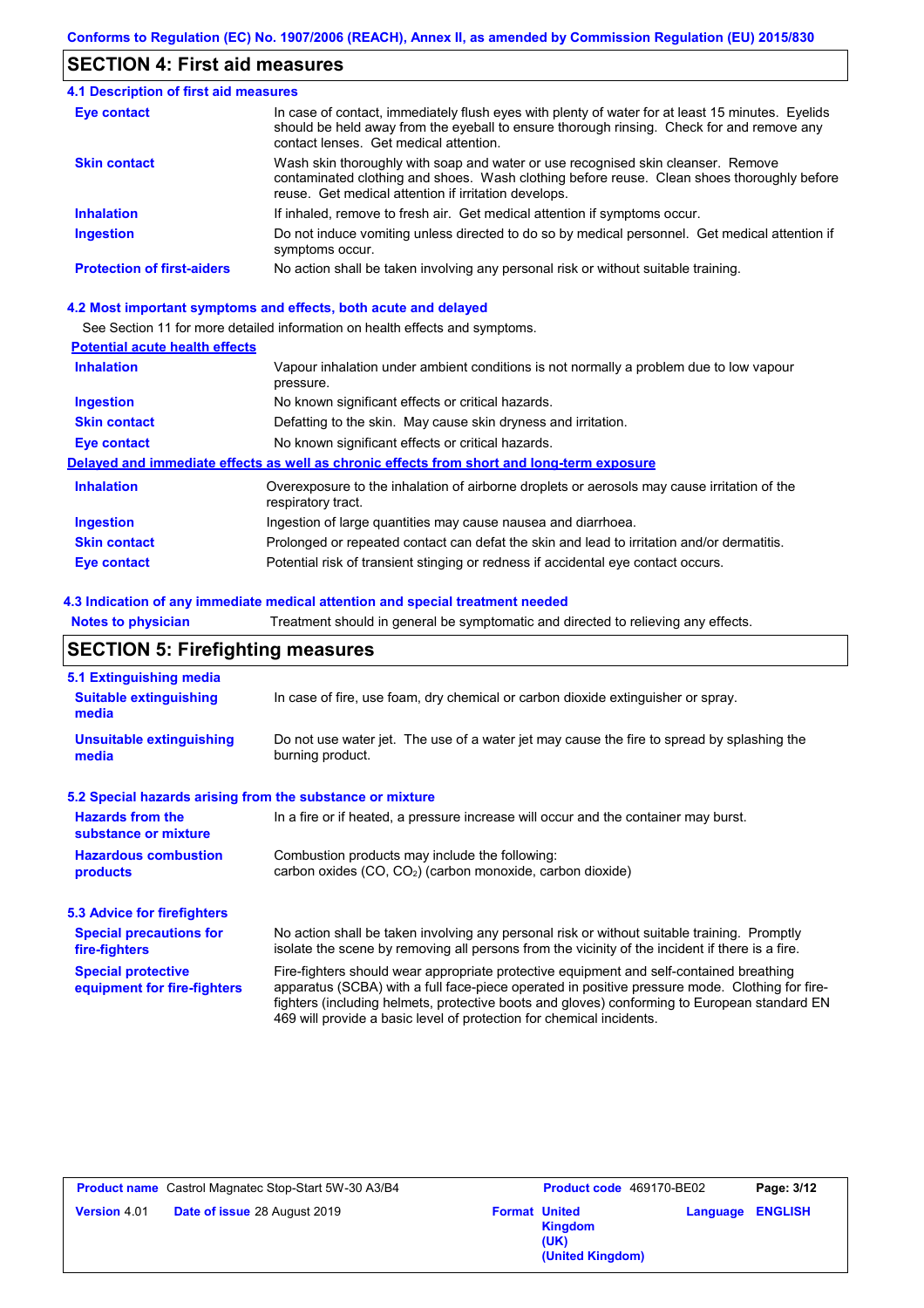## **SECTION 6: Accidental release measures**

|                                                          | 6.1 Personal precautions, protective equipment and emergency procedures                                                                                                                                                                                                                                                                                                                        |
|----------------------------------------------------------|------------------------------------------------------------------------------------------------------------------------------------------------------------------------------------------------------------------------------------------------------------------------------------------------------------------------------------------------------------------------------------------------|
| For non-emergency<br>personnel                           | No action shall be taken involving any personal risk or without suitable training. Evacuate<br>surrounding areas. Keep unnecessary and unprotected personnel from entering. Do not touch<br>or walk through spilt material. Floors may be slippery; use care to avoid falling. Put on<br>appropriate personal protective equipment.                                                            |
| For emergency responders                                 | If specialised clothing is required to deal with the spillage, take note of any information in<br>Section 8 on suitable and unsuitable materials. See also the information in "For non-<br>emergency personnel".                                                                                                                                                                               |
| <b>6.2 Environmental</b><br>precautions                  | Avoid dispersal of spilt material and runoff and contact with soil, waterways, drains and sewers.<br>Inform the relevant authorities if the product has caused environmental pollution (sewers,<br>waterways, soil or air).                                                                                                                                                                    |
| 6.3 Methods and material for containment and cleaning up |                                                                                                                                                                                                                                                                                                                                                                                                |
| <b>Small spill</b>                                       | Stop leak if without risk. Move containers from spill area. Absorb with an inert material and<br>place in an appropriate waste disposal container. Dispose of via a licensed waste disposal<br>contractor.                                                                                                                                                                                     |
| <b>Large spill</b>                                       | Stop leak if without risk. Move containers from spill area. Prevent entry into sewers, water<br>courses, basements or confined areas. Contain and collect spillage with non-combustible,<br>absorbent material e.g. sand, earth, vermiculite or diatomaceous earth and place in container<br>for disposal according to local regulations. Dispose of via a licensed waste disposal contractor. |
| 6.4 Reference to other                                   | See Section 1 for emergency contact information.                                                                                                                                                                                                                                                                                                                                               |
| <b>sections</b>                                          | See Section 5 for firefighting measures.                                                                                                                                                                                                                                                                                                                                                       |
|                                                          | See Section 8 for information on appropriate personal protective equipment.<br>See Section 12 for environmental precautions.                                                                                                                                                                                                                                                                   |
|                                                          | See Section 13 for additional waste treatment information.                                                                                                                                                                                                                                                                                                                                     |
| <b>SECTION 7: Handling and storage</b>                   |                                                                                                                                                                                                                                                                                                                                                                                                |
| 7.1 Precautions for safe handling                        |                                                                                                                                                                                                                                                                                                                                                                                                |

| <b>Protective measures</b>                                                           | Put on appropriate personal protective equipment.                                                                                                                                                                                                                                                                                                                                                                                                                                        |  |  |  |  |
|--------------------------------------------------------------------------------------|------------------------------------------------------------------------------------------------------------------------------------------------------------------------------------------------------------------------------------------------------------------------------------------------------------------------------------------------------------------------------------------------------------------------------------------------------------------------------------------|--|--|--|--|
| <b>Advice on general</b><br>occupational hygiene                                     | Eating, drinking and smoking should be prohibited in areas where this material is handled,<br>stored and processed. Wash thoroughly after handling. Remove contaminated clothing and<br>protective equipment before entering eating areas. See also Section 8 for additional<br>information on hygiene measures.                                                                                                                                                                         |  |  |  |  |
| <b>7.2 Conditions for safe</b><br>storage, including any<br><i>incompatibilities</i> | Store in accordance with local regulations. Store in a dry, cool and well-ventilated area, away<br>from incompatible materials (see Section 10). Keep away from heat and direct sunlight. Keep<br>container tightly closed and sealed until ready for use. Containers that have been opened must<br>be carefully resealed and kept upright to prevent leakage. Store and use only in equipment/<br>containers designed for use with this product. Do not store in unlabelled containers. |  |  |  |  |
| <b>Not suitable</b>                                                                  | Prolonged exposure to elevated temperature.                                                                                                                                                                                                                                                                                                                                                                                                                                              |  |  |  |  |
| 7.3 Specific end use(s)                                                              |                                                                                                                                                                                                                                                                                                                                                                                                                                                                                          |  |  |  |  |
| <b>Recommendations</b>                                                               | See section 1.2 and Exposure scenarios in annex, if applicable.                                                                                                                                                                                                                                                                                                                                                                                                                          |  |  |  |  |
|                                                                                      | <b>SECTION 8: Exposure controls/personal protection</b>                                                                                                                                                                                                                                                                                                                                                                                                                                  |  |  |  |  |
| <b>8.1 Control parameters</b>                                                        |                                                                                                                                                                                                                                                                                                                                                                                                                                                                                          |  |  |  |  |
| <b>Occupational exposure limits</b>                                                  | No exposure limit value known.                                                                                                                                                                                                                                                                                                                                                                                                                                                           |  |  |  |  |
| No exposure limit value known.                                                       |                                                                                                                                                                                                                                                                                                                                                                                                                                                                                          |  |  |  |  |
|                                                                                      | $\mathbf{M} \mathbf{H} \mathbf{H} = \mathbf{H} \mathbf{H} \mathbf{H} \mathbf{H} = \mathbf{H} \mathbf{H} \mathbf{H} + \mathbf{H} \mathbf{H} \mathbf{H} + \mathbf{H} \mathbf{H} \mathbf{H} + \mathbf{H} \mathbf{H} \mathbf{H} + \mathbf{H} \mathbf{H} \mathbf{H} \mathbf{H} + \mathbf{H} \mathbf{H} \mathbf{H} \mathbf{H} + \mathbf{H} \mathbf{H} \mathbf{H} \mathbf{H} \mathbf{H} \mathbf{H} \mathbf{H} \mathbf{H} \math$                                                                 |  |  |  |  |

Whilst specific OELs for certain components may be shown in this section, other components may be present in any mist, vapour or dust produced. Therefore, the specific OELs may not be applicable to the product as a whole and are provided for guidance only.

| <b>Recommended monitoring</b><br>procedures                 | If this product contains ingredients with exposure limits, personal, workplace atmosphere or<br>biological monitoring may be required to determine the effectiveness of the ventilation or other<br>control measures and/or the necessity to use respiratory protective equipment. Reference<br>should be made to monitoring standards, such as the following: European Standard EN 689<br>(Workplace atmospheres - Guidance for the assessment of exposure by inhalation to chemical<br>agents for comparison with limit values and measurement strategy) European Standard EN<br>14042 (Workplace atmospheres - Guide for the application and use of procedures for the<br>assessment of exposure to chemical and biological agents) European Standard EN 482<br>(Workplace atmospheres - General requirements for the performance of procedures for the<br>measurement of chemical agents) Reference to national guidance documents for methods for |  |                                                |                                 |                |
|-------------------------------------------------------------|--------------------------------------------------------------------------------------------------------------------------------------------------------------------------------------------------------------------------------------------------------------------------------------------------------------------------------------------------------------------------------------------------------------------------------------------------------------------------------------------------------------------------------------------------------------------------------------------------------------------------------------------------------------------------------------------------------------------------------------------------------------------------------------------------------------------------------------------------------------------------------------------------------------------------------------------------------|--|------------------------------------------------|---------------------------------|----------------|
| <b>Product name</b> Castrol Magnatec Stop-Start 5W-30 A3/B4 |                                                                                                                                                                                                                                                                                                                                                                                                                                                                                                                                                                                                                                                                                                                                                                                                                                                                                                                                                        |  |                                                | <b>Product code</b> 469170-BE02 | Page: 4/12     |
| Version 4.01<br>Date of issue 28 August 2019                |                                                                                                                                                                                                                                                                                                                                                                                                                                                                                                                                                                                                                                                                                                                                                                                                                                                                                                                                                        |  | <b>Format United</b><br><b>Kingdom</b><br>(UK) | Language                        | <b>ENGLISH</b> |

**(United Kingdom)**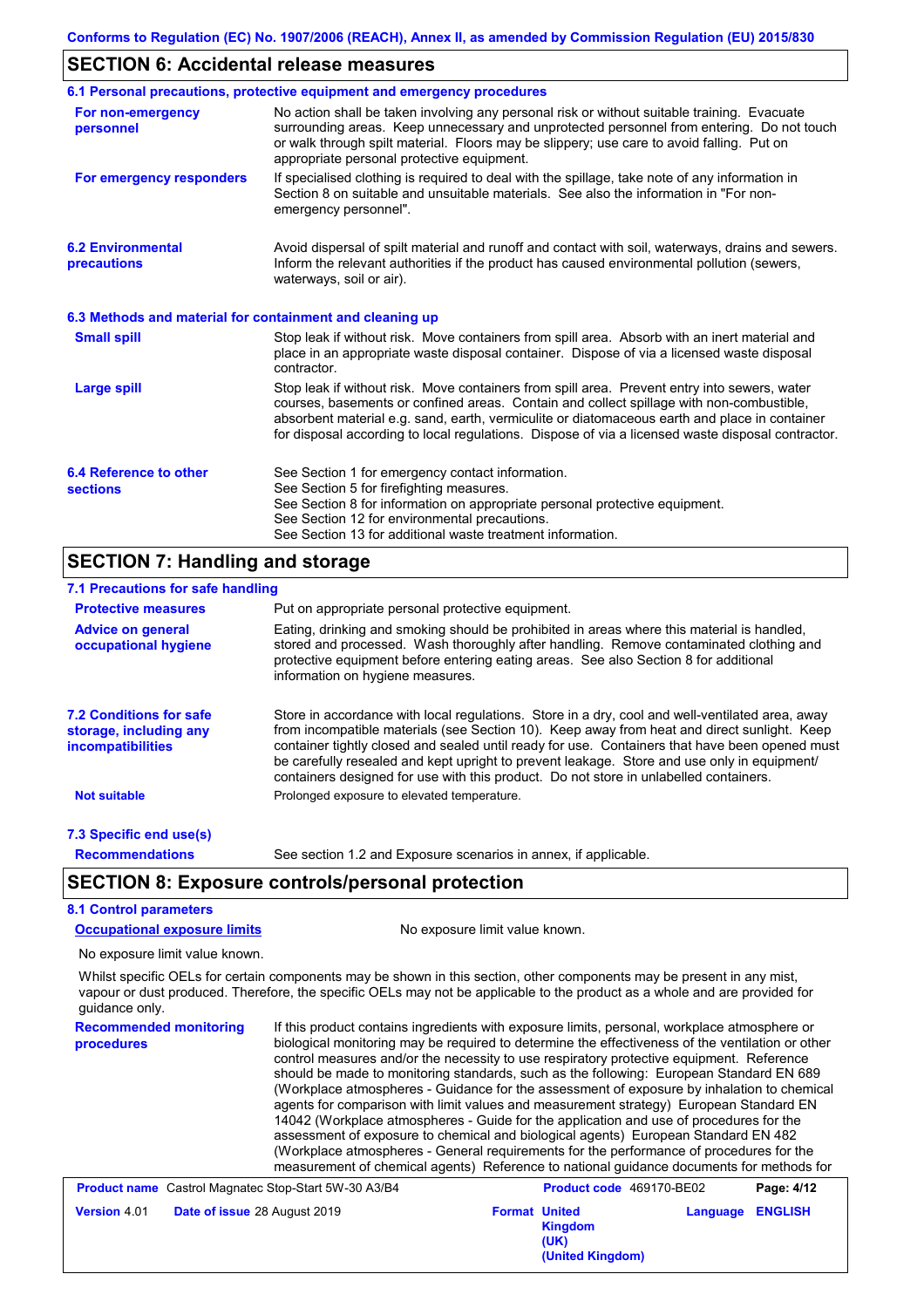## **SECTION 8: Exposure controls/personal protection**

the determination of hazardous substances will also be required.

## **Derived No Effect Level**

No DNELs/DMELs available.

### **Predicted No Effect Concentration**

No PNECs available

| <b>8.2 Exposure controls</b>                         |                                                                                                                        |                                                                                                                                                                                                                                                                                                                                                                                                                                                                                                                                                                                                                                                                                                                                                                                                                                                                               |            |
|------------------------------------------------------|------------------------------------------------------------------------------------------------------------------------|-------------------------------------------------------------------------------------------------------------------------------------------------------------------------------------------------------------------------------------------------------------------------------------------------------------------------------------------------------------------------------------------------------------------------------------------------------------------------------------------------------------------------------------------------------------------------------------------------------------------------------------------------------------------------------------------------------------------------------------------------------------------------------------------------------------------------------------------------------------------------------|------------|
| <b>Appropriate engineering</b><br>controls           | concentrations below their respective occupational exposure limits.<br>kept in good condition and properly maintained. | Provide exhaust ventilation or other engineering controls to keep the relevant airborne<br>All activities involving chemicals should be assessed for their risks to health, to ensure<br>exposures are adequately controlled. Personal protective equipment should only be considered<br>after other forms of control measures (e.g. engineering controls) have been suitably evaluated.<br>Personal protective equipment should conform to appropriate standards, be suitable for use, be<br>Your supplier of personal protective equipment should be consulted for advice on selection and<br>appropriate standards. For further information contact your national organisation for standards.<br>The final choice of protective equipment will depend upon a risk assessment. It is important to<br>ensure that all items of personal protective equipment are compatible. |            |
| <b>Individual protection measures</b>                |                                                                                                                        |                                                                                                                                                                                                                                                                                                                                                                                                                                                                                                                                                                                                                                                                                                                                                                                                                                                                               |            |
| <b>Hygiene measures</b>                              | stations and safety showers are close to the workstation location.                                                     | Wash hands, forearms and face thoroughly after handling chemical products, before eating,<br>smoking and using the lavatory and at the end of the working period. Ensure that eyewash                                                                                                                                                                                                                                                                                                                                                                                                                                                                                                                                                                                                                                                                                         |            |
| <b>Respiratory protection</b>                        | of the working conditions.                                                                                             | In case of insufficient ventilation, wear suitable respiratory equipment.<br>The correct choice of respiratory protection depends upon the chemicals being handled, the<br>conditions of work and use, and the condition of the respiratory equipment. Safety procedures<br>should be developed for each intended application. Respiratory protection equipment should<br>therefore be chosen in consultation with the supplier/manufacturer and with a full assessment                                                                                                                                                                                                                                                                                                                                                                                                       |            |
| <b>Eye/face protection</b>                           | Safety glasses with side shields.                                                                                      |                                                                                                                                                                                                                                                                                                                                                                                                                                                                                                                                                                                                                                                                                                                                                                                                                                                                               |            |
| <b>Skin protection</b>                               |                                                                                                                        |                                                                                                                                                                                                                                                                                                                                                                                                                                                                                                                                                                                                                                                                                                                                                                                                                                                                               |            |
| <b>Hand protection</b>                               | <b>General Information:</b>                                                                                            |                                                                                                                                                                                                                                                                                                                                                                                                                                                                                                                                                                                                                                                                                                                                                                                                                                                                               |            |
|                                                      |                                                                                                                        | Because specific work environments and material handling practices vary, safety procedures<br>should be developed for each intended application. The correct choice of protective gloves<br>depends upon the chemicals being handled, and the conditions of work and use. Most gloves<br>provide protection for only a limited time before they must be discarded and replaced (even the<br>best chemically resistant gloves will break down after repeated chemical exposures).                                                                                                                                                                                                                                                                                                                                                                                              |            |
|                                                      | a full assessment of the working conditions.                                                                           | Gloves should be chosen in consultation with the supplier / manufacturer and taking account of                                                                                                                                                                                                                                                                                                                                                                                                                                                                                                                                                                                                                                                                                                                                                                                |            |
|                                                      | Recommended: Nitrile gloves.<br><b>Breakthrough time:</b>                                                              |                                                                                                                                                                                                                                                                                                                                                                                                                                                                                                                                                                                                                                                                                                                                                                                                                                                                               |            |
|                                                      | Our recommendations on the selection of gloves are as follows:                                                         | Breakthrough time data are generated by glove manufacturers under laboratory test conditions<br>and represent how long a glove can be expected to provide effective permeation resistance. It<br>is important when following breakthrough time recommendations that actual workplace<br>conditions are taken into account. Always consult with your glove supplier for up-to-date<br>technical information on breakthrough times for the recommended glove type.                                                                                                                                                                                                                                                                                                                                                                                                              |            |
|                                                      | Continuous contact:                                                                                                    |                                                                                                                                                                                                                                                                                                                                                                                                                                                                                                                                                                                                                                                                                                                                                                                                                                                                               |            |
|                                                      | can be obtained.<br>replacement regimes are determined and adhered to.                                                 | Gloves with a minimum breakthrough time of 240 minutes, or >480 minutes if suitable gloves<br>If suitable gloves are not available to offer that level of protection, gloves with shorter<br>breakthrough times may be acceptable as long as appropriate glove maintenance and                                                                                                                                                                                                                                                                                                                                                                                                                                                                                                                                                                                                |            |
|                                                      | Short-term / splash protection:                                                                                        |                                                                                                                                                                                                                                                                                                                                                                                                                                                                                                                                                                                                                                                                                                                                                                                                                                                                               |            |
|                                                      | Recommended breakthrough times as above.<br>be determined and rigorously followed.                                     | It is recognised that for short-term, transient exposures, gloves with shorter breakthrough times<br>may commonly be used. Therefore, appropriate maintenance and replacement regimes must                                                                                                                                                                                                                                                                                                                                                                                                                                                                                                                                                                                                                                                                                    |            |
| Product name Castrol Magnatec Stop-Start 5W-30 A3/B4 |                                                                                                                        | Product code 469170-BE02                                                                                                                                                                                                                                                                                                                                                                                                                                                                                                                                                                                                                                                                                                                                                                                                                                                      | Page: 5/12 |

| <b>Product name</b> Castrol Magnatec Stop-Start 5W-30 A3/B4 | <b>Product code</b> 469170-BE02                                    |                         | Page: 5/12 |
|-------------------------------------------------------------|--------------------------------------------------------------------|-------------------------|------------|
| <b>Date of issue 28 August 2019</b><br><b>Version 4.01</b>  | <b>Format United</b><br><b>Kingdom</b><br>(UK)<br>(United Kingdom) | <b>Language ENGLISH</b> |            |
|                                                             |                                                                    |                         |            |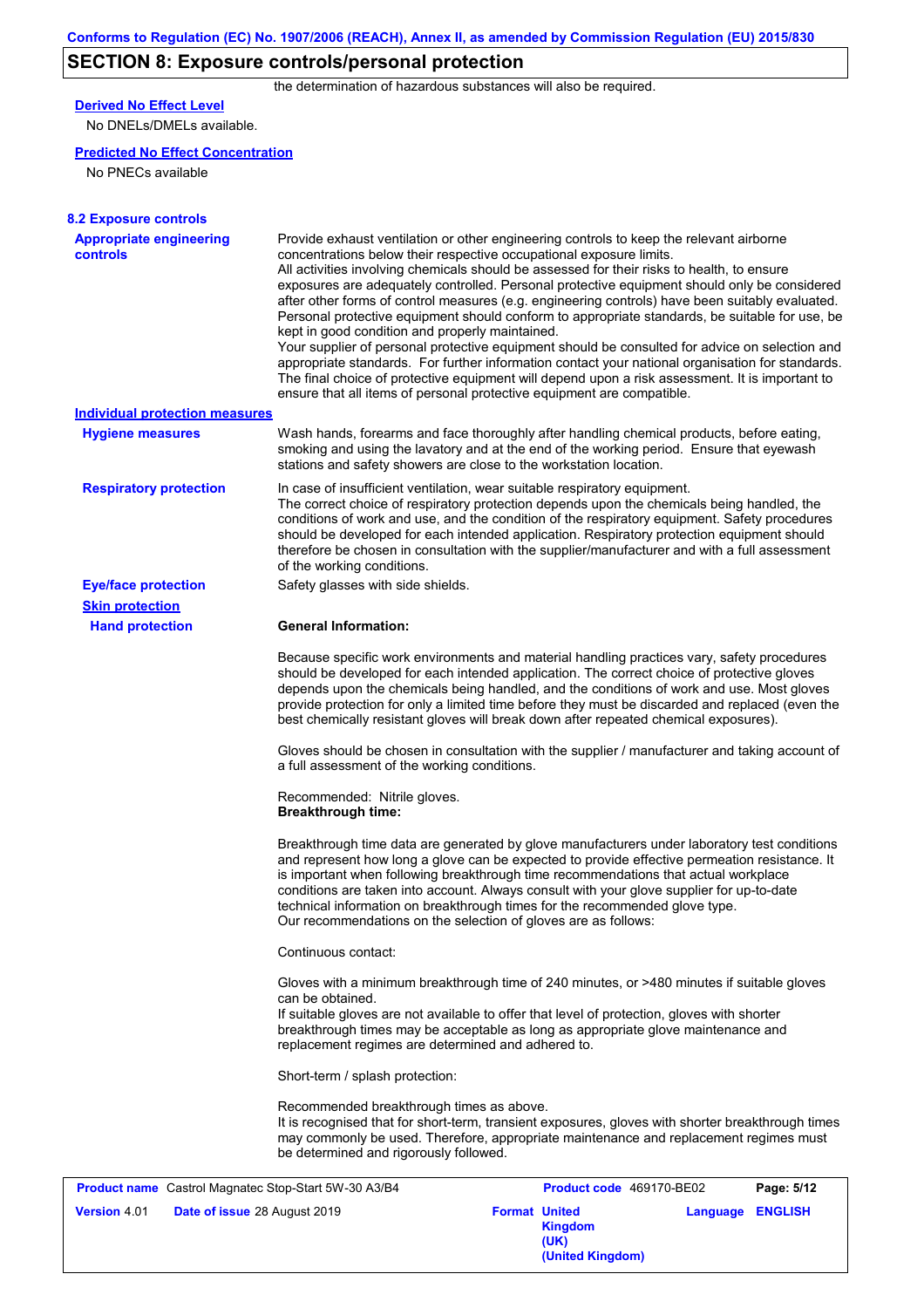## **SECTION 8: Exposure controls/personal protection**

### **Glove Thickness:**

For general applications, we recommend gloves with a thickness typically greater than 0.35 mm.

|                                           | It should be emphasised that glove thickness is not necessarily a good predictor of glove<br>resistance to a specific chemical, as the permeation efficiency of the glove will be dependent<br>on the exact composition of the glove material. Therefore, glove selection should also be based<br>on consideration of the task requirements and knowledge of breakthrough times.<br>Glove thickness may also vary depending on the glove manufacturer, the glove type and the<br>glove model. Therefore, the manufacturers' technical data should always be taken into account<br>to ensure selection of the most appropriate glove for the task.                                     |
|-------------------------------------------|---------------------------------------------------------------------------------------------------------------------------------------------------------------------------------------------------------------------------------------------------------------------------------------------------------------------------------------------------------------------------------------------------------------------------------------------------------------------------------------------------------------------------------------------------------------------------------------------------------------------------------------------------------------------------------------|
|                                           | Note: Depending on the activity being conducted, gloves of varying thickness may be required<br>for specific tasks. For example:                                                                                                                                                                                                                                                                                                                                                                                                                                                                                                                                                      |
|                                           | • Thinner gloves (down to 0.1 mm or less) may be required where a high degree of manual<br>dexterity is needed. However, these gloves are only likely to give short duration protection and<br>would normally be just for single use applications, then disposed of.                                                                                                                                                                                                                                                                                                                                                                                                                  |
|                                           | • Thicker gloves (up to 3 mm or more) may be required where there is a mechanical (as well<br>as a chemical) risk i.e. where there is abrasion or puncture potential.                                                                                                                                                                                                                                                                                                                                                                                                                                                                                                                 |
| <b>Skin and body</b>                      | Use of protective clothing is good industrial practice.<br>Personal protective equipment for the body should be selected based on the task being<br>performed and the risks involved and should be approved by a specialist before handling this<br>product.<br>Cotton or polyester/cotton overalls will only provide protection against light superficial<br>contamination that will not soak through to the skin. Overalls should be laundered on a regular<br>basis. When the risk of skin exposure is high (e.g. when cleaning up spillages or if there is a<br>risk of splashing) then chemical resistant aprons and/or impervious chemical suits and boots<br>will be required. |
| <b>Refer to standards:</b>                | Respiratory protection: EN 529<br>Gloves: EN 420, EN 374<br>Eye protection: EN 166<br>Filtering half-mask: EN 149<br>Filtering half-mask with valve: EN 405<br>Half-mask: EN 140 plus filter<br>Full-face mask: EN 136 plus filter<br>Particulate filters: EN 143<br>Gas/combined filters: EN 14387                                                                                                                                                                                                                                                                                                                                                                                   |
| <b>Environmental exposure</b><br>controls | Emissions from ventilation or work process equipment should be checked to ensure they<br>comply with the requirements of environmental protection legislation. In some cases, fume<br>scrubbers, filters or engineering modifications to the process equipment will be necessary to<br>reduce emissions to acceptable levels.                                                                                                                                                                                                                                                                                                                                                         |

## **SECTION 9: Physical and chemical properties**

### **9.1 Information on basic physical and chemical properties**

| <b>Appearance</b>                                      |                                             |
|--------------------------------------------------------|---------------------------------------------|
| <b>Physical state</b>                                  | Liquid.                                     |
| <b>Colour</b>                                          | Amber. [Light]                              |
| <b>Odour</b>                                           | Not available.                              |
| <b>Odour threshold</b>                                 | Not available.                              |
| рH                                                     | Not available.                              |
| <b>Melting point/freezing point</b>                    | Not available.                              |
| Initial boiling point and boiling                      | Not available.                              |
| range                                                  |                                             |
| <b>Pour point</b>                                      | -45 $^{\circ}$ C                            |
| <b>Flash point</b>                                     | Closed cup: 210°C (410°F) [Pensky-Martens.] |
| <b>Evaporation rate</b>                                | Not available.                              |
| <b>Flammability (solid, gas)</b>                       | Not available.                              |
| <b>Upper/lower flammability or</b><br>explosive limits | Not available.                              |
| <b>Vapour pressure</b>                                 | Not available.                              |

**Product name** Castrol Magnatec Stop-Start 5W-30 A3/B4 **Product code** 469170-BE02 **Page: 6/12** |

**Version** 4.01 **Date of issue** 28 August 2019

|                      | <b>Product code</b> 4091/U-BEUZ            |                  | Page: 6/12 |  |
|----------------------|--------------------------------------------|------------------|------------|--|
| <b>Format United</b> | <b>Kingdom</b><br>(UK)<br>(United Kingdom) | Language ENGLISH |            |  |
|                      |                                            |                  |            |  |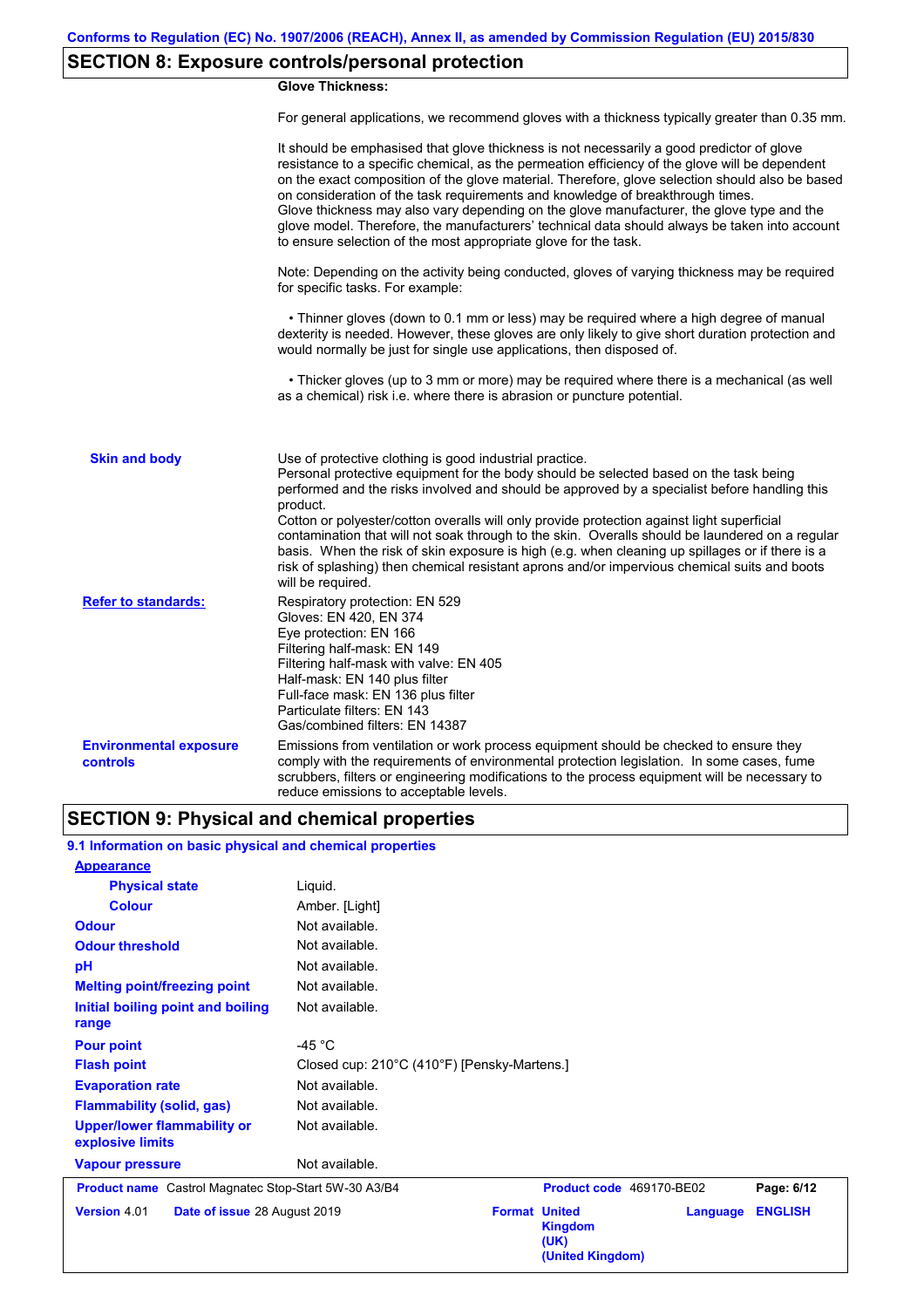# **SECTION 9: Physical and chemical properties**

| <b>Vapour density</b>                             | Not available.                                                                                                                            |
|---------------------------------------------------|-------------------------------------------------------------------------------------------------------------------------------------------|
| <b>Relative density</b>                           | Not available.                                                                                                                            |
| <b>Density</b>                                    | 852 kg/m <sup>3</sup> (0.852 g/cm <sup>3</sup> ) at 15 <sup>°</sup> C                                                                     |
| <b>Solubility(ies)</b>                            | insoluble in water.                                                                                                                       |
| <b>Partition coefficient: n-octanol/</b><br>water | Not available.                                                                                                                            |
| <b>Auto-ignition temperature</b>                  | Not available.                                                                                                                            |
| <b>Decomposition temperature</b>                  | Not available.                                                                                                                            |
| <b>Viscosity</b>                                  | Kinematic: 71.12 mm <sup>2</sup> /s (71.12 cSt) at 40 $^{\circ}$ C<br>Kinematic: 12.08 mm <sup>2</sup> /s (12.08 cSt) at 100 $^{\circ}$ C |
| <b>Explosive properties</b>                       | Not available.                                                                                                                            |
| <b>Oxidising properties</b>                       | Not available.                                                                                                                            |

### **9.2 Other information**

No additional information.

# **SECTION 10: Stability and reactivity**

| <b>10.6 Hazardous</b><br>decomposition products   | Under normal conditions of storage and use, hazardous decomposition products should not be<br>produced.                                                                 |
|---------------------------------------------------|-------------------------------------------------------------------------------------------------------------------------------------------------------------------------|
| 10.5 Incompatible materials                       | Reactive or incompatible with the following materials: oxidising materials.                                                                                             |
| <b>10.4 Conditions to avoid</b>                   | Avoid all possible sources of ignition (spark or flame).                                                                                                                |
| <b>10.3 Possibility of</b><br>hazardous reactions | Under normal conditions of storage and use, hazardous reactions will not occur.<br>Under normal conditions of storage and use, hazardous polymerisation will not occur. |
| <b>10.2 Chemical stability</b>                    | The product is stable.                                                                                                                                                  |
| <b>10.1 Reactivity</b>                            | No specific test data available for this product. Refer to Conditions to avoid and Incompatible<br>materials for additional information.                                |

## **SECTION 11: Toxicological information**

| 11.1 Information on toxicological effects            |                                                                                                                   |                      |                                            |          |                |
|------------------------------------------------------|-------------------------------------------------------------------------------------------------------------------|----------------------|--------------------------------------------|----------|----------------|
| <b>Acute toxicity estimates</b>                      |                                                                                                                   |                      |                                            |          |                |
| Not available.                                       |                                                                                                                   |                      |                                            |          |                |
| <b>Information on likely</b><br>routes of exposure   | Routes of entry anticipated: Dermal, Inhalation.                                                                  |                      |                                            |          |                |
| <b>Potential acute health effects</b>                |                                                                                                                   |                      |                                            |          |                |
| <b>Inhalation</b>                                    | Vapour inhalation under ambient conditions is not normally a problem due to low vapour<br>pressure.               |                      |                                            |          |                |
| <b>Ingestion</b>                                     | No known significant effects or critical hazards.                                                                 |                      |                                            |          |                |
| <b>Skin contact</b>                                  | Defatting to the skin. May cause skin dryness and irritation.                                                     |                      |                                            |          |                |
| <b>Eye contact</b>                                   | No known significant effects or critical hazards.                                                                 |                      |                                            |          |                |
|                                                      | Symptoms related to the physical, chemical and toxicological characteristics                                      |                      |                                            |          |                |
| <b>Inhalation</b>                                    | No specific data.                                                                                                 |                      |                                            |          |                |
| <b>Ingestion</b>                                     | No specific data.                                                                                                 |                      |                                            |          |                |
| <b>Skin contact</b>                                  | Adverse symptoms may include the following:<br>irritation<br>dryness<br>cracking                                  |                      |                                            |          |                |
| <b>Eye contact</b>                                   | No specific data.                                                                                                 |                      |                                            |          |                |
|                                                      | Delayed and immediate effects as well as chronic effects from short and long-term exposure                        |                      |                                            |          |                |
| <b>Inhalation</b>                                    | Overexposure to the inhalation of airborne droplets or aerosols may cause irritation of the<br>respiratory tract. |                      |                                            |          |                |
| <b>Ingestion</b>                                     | Ingestion of large quantities may cause nausea and diarrhoea.                                                     |                      |                                            |          |                |
| <b>Skin contact</b>                                  | Prolonged or repeated contact can defat the skin and lead to irritation and/or dermatitis.                        |                      |                                            |          |                |
| Product name Castrol Magnatec Stop-Start 5W-30 A3/B4 |                                                                                                                   |                      | Product code 469170-BE02                   |          | Page: 7/12     |
| Version 4.01<br>Date of issue 28 August 2019         |                                                                                                                   | <b>Format United</b> | <b>Kingdom</b><br>(UK)<br>(United Kingdom) | Language | <b>ENGLISH</b> |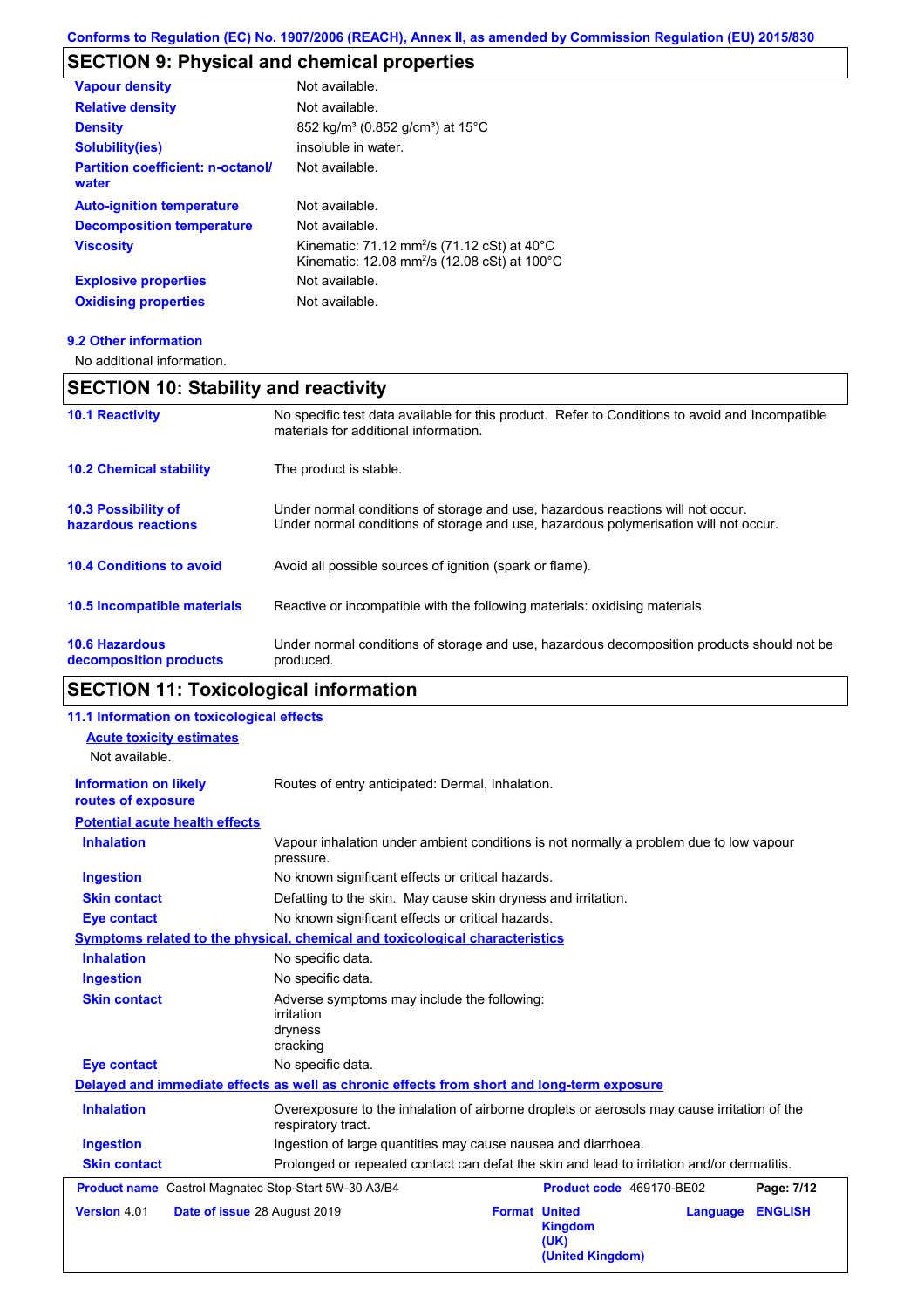## **SECTION 11: Toxicological information**

| <b>Eye contact</b>                      | Potential risk of transient stinging or redness if accidental eye contact occurs.                                                                                                                                                                                                                                                                                                                        |
|-----------------------------------------|----------------------------------------------------------------------------------------------------------------------------------------------------------------------------------------------------------------------------------------------------------------------------------------------------------------------------------------------------------------------------------------------------------|
| <b>Potential chronic health effects</b> |                                                                                                                                                                                                                                                                                                                                                                                                          |
| <b>General</b>                          | USED ENGINE OILS<br>Combustion products resulting from the operation of internal combustion engines contaminate<br>engine oils during use. Used engine oil may contain hazardous components which have the<br>potential to cause skin cancer. Frequent or prolonged contact with all types and makes of used<br>engine oil must therefore be avoided and a high standard of personal hygiene maintained. |
| <b>Carcinogenicity</b>                  | No known significant effects or critical hazards.                                                                                                                                                                                                                                                                                                                                                        |
| <b>Mutagenicity</b>                     | No known significant effects or critical hazards.                                                                                                                                                                                                                                                                                                                                                        |
| <b>Developmental effects</b>            | No known significant effects or critical hazards.                                                                                                                                                                                                                                                                                                                                                        |
| <b>Fertility effects</b>                | No known significant effects or critical hazards.                                                                                                                                                                                                                                                                                                                                                        |

## **SECTION 12: Ecological information**

| <b>12.1 Toxicity</b>         |                             |
|------------------------------|-----------------------------|
| <b>Environmental hazards</b> | Not classified as dangerous |

### **12.2 Persistence and degradability**

Expected to be biodegradable.

### **12.3 Bioaccumulative potential**

This product is not expected to bioaccumulate through food chains in the environment.

| <b>12.4 Mobility in soil</b>                                  |                                                                      |
|---------------------------------------------------------------|----------------------------------------------------------------------|
| <b>Soil/water partition</b><br>coefficient (K <sub>oc</sub> ) | Not available.                                                       |
| <b>Mobility</b>                                               | Spillages may penetrate the soil causing ground water contamination. |

### **12.5 Results of PBT and vPvB assessment**

Product does not meet the criteria for PBT or vPvB according to Regulation (EC) No. 1907/2006, Annex XIII.

#### **12.6 Other adverse effects**

| <b>Other ecological information</b> | Spills may form a film on water surfaces causing physical damage to organisms. Oxygen |
|-------------------------------------|---------------------------------------------------------------------------------------|
|                                     | transfer could also be impaired.                                                      |

### **SECTION 13: Disposal considerations**

| Macto code                            | Waste designation                                                                                                                                                    |
|---------------------------------------|----------------------------------------------------------------------------------------------------------------------------------------------------------------------|
| <b>European waste catalogue (EWC)</b> |                                                                                                                                                                      |
| <b>Hazardous waste</b>                | Yes.                                                                                                                                                                 |
| <b>Methods of disposal</b>            | Where possible, arrange for product to be recycled. Dispose of via an authorised person/<br>licensed waste disposal contractor in accordance with local regulations. |
| <b>Product</b>                        |                                                                                                                                                                      |
| <b>13.1 Waste treatment methods</b>   |                                                                                                                                                                      |

| Waste code | <b>Waste designation</b>                                        |
|------------|-----------------------------------------------------------------|
| 13 02 05*  | mineral-based non-chlorinated engine, gear and lubricating oils |

However, deviation from the intended use and/or the presence of any potential contaminants may require an alternative waste disposal code to be assigned by the end user.

| <b>Packaging</b>           |                                                                                                                                                                                                                                         |
|----------------------------|-----------------------------------------------------------------------------------------------------------------------------------------------------------------------------------------------------------------------------------------|
| <b>Methods of disposal</b> | Where possible, arrange for product to be recycled. Dispose of via an authorised person/<br>licensed waste disposal contractor in accordance with local regulations.                                                                    |
| <b>Special precautions</b> | This material and its container must be disposed of in a safe way. Empty containers or liners<br>may retain some product residues. Avoid dispersal of spilt material and runoff and contact with<br>soil, waterways, drains and sewers. |
| <b>References</b>          | Commission 2014/955/EU<br>Directive 2008/98/EC                                                                                                                                                                                          |

| <b>Product name</b> Castrol Magnatec Stop-Start 5W-30 A3/B4 |                                     | <b>Product code</b> 469170-BE02 |                                     | Page: 8/12              |  |
|-------------------------------------------------------------|-------------------------------------|---------------------------------|-------------------------------------|-------------------------|--|
| <b>Version 4.01</b>                                         | <b>Date of issue 28 August 2019</b> | <b>Format United</b>            | Kingdom<br>(UK)<br>(United Kingdom) | <b>Language ENGLISH</b> |  |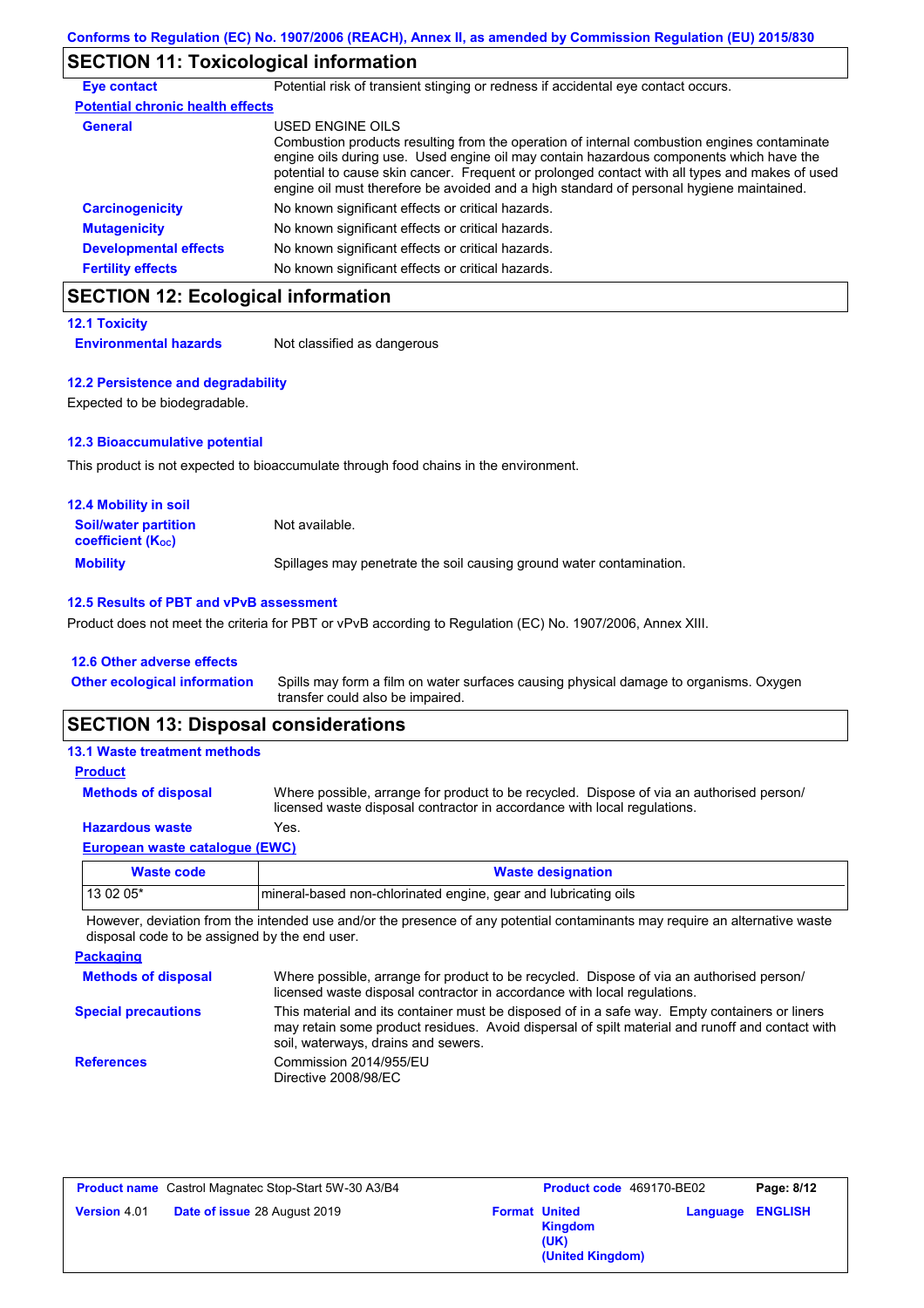#### - - - - - - - - - Not regulated. Not regulated. Not regulated. - - - **SECTION 14: Transport information ADR/RID IMDG IATA 14.1 UN number 14.2 UN proper shipping name 14.3 Transport hazard class(es) 14.4 Packing group ADN Additional information 14.5 Environmental hazards** No. 1988 | No. 1989 | No. 1989 | No. 1989 | No. 1989 | No. 1989 | No. 1989 | No. 1989 | No. 1989 | No. 1989 | Not regulated. - No. - -

#### **14.6 Special precautions for user** Not available.

**14.7 Transport in bulk according to Annex II of Marpol and the IBC Code** Not available.

## **SECTION 15: Regulatory information**

**15.1 Safety, health and environmental regulations/legislation specific for the substance or mixture EU Regulation (EC) No. 1907/2006 (REACH)**

## **Annex XIV - List of substances subject to authorisation**

**Annex XIV**

None of the components are listed.

**Substances of very high concern**

None of the components are listed.

## **Other regulations**

| <b>REACH Status</b>                                             | The company, as identified in Section 1, sells this product in the EU in compliance with the<br>current requirements of REACH. |
|-----------------------------------------------------------------|--------------------------------------------------------------------------------------------------------------------------------|
| <b>United States inventory</b><br>(TSCA 8b)                     | At least one component is not listed.                                                                                          |
| <b>Australia inventory (AICS)</b>                               | All components are listed or exempted.                                                                                         |
| <b>Canada inventory</b>                                         | All components are listed or exempted.                                                                                         |
| <b>China inventory (IECSC)</b>                                  | At least one component is not listed.                                                                                          |
| <b>Japan inventory (ENCS)</b>                                   | All components are listed or exempted.                                                                                         |
| <b>Korea inventory (KECI)</b>                                   | All components are listed or exempted.                                                                                         |
| <b>Philippines inventory</b><br>(PICCS)                         | At least one component is not listed.                                                                                          |
| <b>Taiwan Chemical</b><br><b>Substances Inventory</b><br>(TCSI) | All components are listed or exempted.                                                                                         |
| Ozone depleting substances (1005/2009/EU)                       |                                                                                                                                |
| Not listed.                                                     |                                                                                                                                |
| Prior Informed Consent (PIC) (649/2012/EU)                      |                                                                                                                                |

Not listed.

### **Seveso Directive**

This product is not controlled under the Seveso Directive.

| <b>Product name</b> Castrol Magnatec Stop-Start 5W-30 A3/B4 |                      | Product code 469170-BE02                   |                         | Page: 9/12 |
|-------------------------------------------------------------|----------------------|--------------------------------------------|-------------------------|------------|
| Date of issue 28 August 2019<br><b>Version 4.01</b>         | <b>Format United</b> | <b>Kingdom</b><br>(UK)<br>(United Kingdom) | <b>Language ENGLISH</b> |            |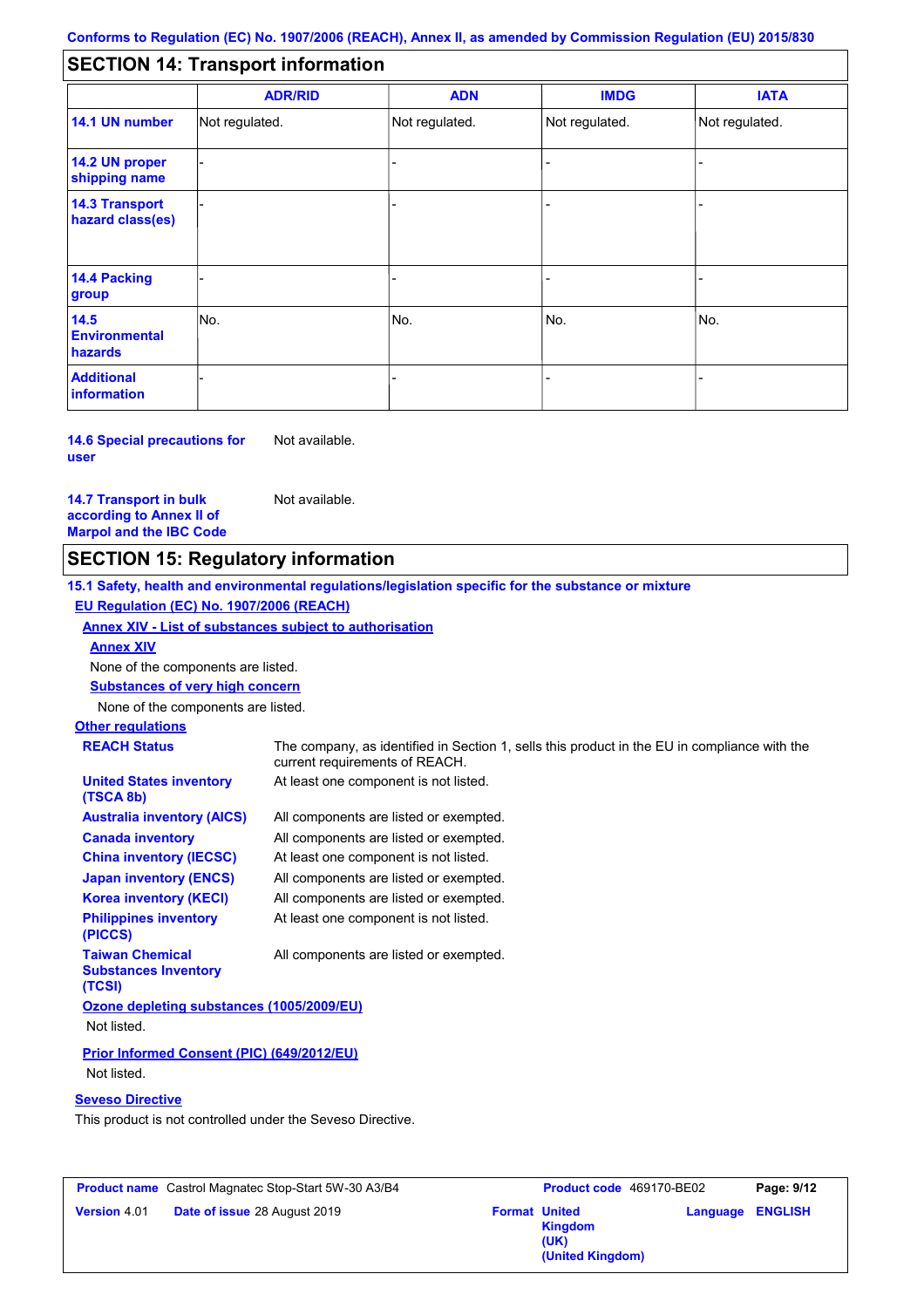**Conforms to Regulation (EC) No. 1907/2006 (REACH), Annex II, as amended by Commission Regulation (EU) 2015/830**

# **SECTION 15: Regulatory information**

| <b>15.2 Chemical safety</b> | A Chemical Safety Assessment has been carried out for one or more of the substances within  |
|-----------------------------|---------------------------------------------------------------------------------------------|
| assessment                  | this mixture. A Chemical Safety Assessment has not been carried out for the mixture itself. |

# **SECTION 16: Other information**

| <b>Abbreviations and acronyms</b> | ADN = European Provisions concerning the International Carriage of Dangerous Goods by                                                                          |
|-----------------------------------|----------------------------------------------------------------------------------------------------------------------------------------------------------------|
|                                   | Inland Waterway                                                                                                                                                |
|                                   | ADR = The European Agreement concerning the International Carriage of Dangerous Goods by<br>Road                                                               |
|                                   | ATE = Acute Toxicity Estimate                                                                                                                                  |
|                                   | <b>BCF = Bioconcentration Factor</b>                                                                                                                           |
|                                   | CAS = Chemical Abstracts Service                                                                                                                               |
|                                   | CLP = Classification, Labelling and Packaging Regulation [Regulation (EC) No. 1272/2008]                                                                       |
|                                   | CSA = Chemical Safety Assessment                                                                                                                               |
|                                   | CSR = Chemical Safety Report                                                                                                                                   |
|                                   | DMEL = Derived Minimal Effect Level                                                                                                                            |
|                                   | DNEL = Derived No Effect Level                                                                                                                                 |
|                                   | EINECS = European Inventory of Existing Commercial chemical Substances                                                                                         |
|                                   | ES = Exposure Scenario                                                                                                                                         |
|                                   | EUH statement = CLP-specific Hazard statement                                                                                                                  |
|                                   | EWC = European Waste Catalogue                                                                                                                                 |
|                                   | GHS = Globally Harmonized System of Classification and Labelling of Chemicals                                                                                  |
|                                   | IATA = International Air Transport Association                                                                                                                 |
|                                   | IBC = Intermediate Bulk Container                                                                                                                              |
|                                   | IMDG = International Maritime Dangerous Goods                                                                                                                  |
|                                   | LogPow = logarithm of the octanol/water partition coefficient<br>MARPOL = International Convention for the Prevention of Pollution From Ships, 1973 as         |
|                                   | modified by the Protocol of 1978. ("Marpol" = marine pollution)                                                                                                |
|                                   | OECD = Organisation for Economic Co-operation and Development                                                                                                  |
|                                   | PBT = Persistent, Bioaccumulative and Toxic                                                                                                                    |
|                                   | PNEC = Predicted No Effect Concentration                                                                                                                       |
|                                   | REACH = Registration, Evaluation, Authorisation and Restriction of Chemicals Regulation                                                                        |
|                                   | [Regulation (EC) No. 1907/2006]                                                                                                                                |
|                                   | RID = The Regulations concerning the International Carriage of Dangerous Goods by Rail                                                                         |
|                                   | RRN = REACH Registration Number                                                                                                                                |
|                                   | SADT = Self-Accelerating Decomposition Temperature                                                                                                             |
|                                   | SVHC = Substances of Very High Concern                                                                                                                         |
|                                   | STOT-RE = Specific Target Organ Toxicity - Repeated Exposure                                                                                                   |
|                                   | STOT-SE = Specific Target Organ Toxicity - Single Exposure                                                                                                     |
|                                   | TWA = Time weighted average                                                                                                                                    |
|                                   | UN = United Nations                                                                                                                                            |
|                                   | $UVCB = Complex\;hydrocarbon\; substance$                                                                                                                      |
|                                   | VOC = Volatile Organic Compound                                                                                                                                |
|                                   | vPvB = Very Persistent and Very Bioaccumulative                                                                                                                |
|                                   | Varies = may contain one or more of the following $64741-88-4$ / RRN 01-2119488706-23,                                                                         |
|                                   | 64741-89-5 / RRN 01-2119487067-30, 64741-95-3 / RRN 01-2119487081-40, 64741-96-4/ RRN<br>01-2119483621-38, 64742-01-4 / RRN 01-2119488707-21, 64742-44-5 / RRN |
|                                   | 01-2119985177-24, 64742-45-6, 64742-52-5 / RRN 01-2119467170-45, 64742-53-6 / RRN                                                                              |
|                                   | 01-2119480375-34, 64742-54-7 / RRN 01-2119484627-25, 64742-55-8 / RRN                                                                                          |
|                                   | 01-2119487077-29, 64742-56-9 / RRN 01-2119480132-48, 64742-57-0 / RRN                                                                                          |
|                                   | 01-2119489287-22, 64742-58-1, 64742-62-7 / RRN 01-2119480472-38, 64742-63-8,                                                                                   |
|                                   | 64742-65-0 / RRN 01-2119471299-27, 64742-70-7 / RRN 01-2119487080-42, 72623-85-9 /                                                                             |
|                                   | RRN 01-2119555262-43, 72623-86-0 / RRN 01-2119474878-16, 72623-87-1 / RRN                                                                                      |
|                                   | 01-2119474889-13                                                                                                                                               |
|                                   | <u>Procedure used to derive the classification according to Regulation (EC) No. 1272/2008 [CLP/GHS]</u>                                                        |

| <b>Classification</b>                                       |                              |                      | <b>Justification</b>                          |          |                |  |
|-------------------------------------------------------------|------------------------------|----------------------|-----------------------------------------------|----------|----------------|--|
| Not classified.                                             |                              |                      |                                               |          |                |  |
| <b>Full text of abbreviated H</b><br><b>statements</b>      | H304                         |                      | May be fatal if swallowed and enters airways. |          |                |  |
| <b>Full text of classifications</b><br>[CLP/GHS]            | Asp. Tox. 1, H304            |                      | <b>ASPIRATION HAZARD - Category 1</b>         |          |                |  |
| <b>History</b>                                              |                              |                      |                                               |          |                |  |
| Date of issue/Date of<br>revision                           | 28/08/2019.                  |                      |                                               |          |                |  |
| Date of previous issue                                      | 31/05/2019.                  |                      |                                               |          |                |  |
| <b>Prepared by</b>                                          | <b>Product Stewardship</b>   |                      |                                               |          |                |  |
| <b>Product name</b> Castrol Magnatec Stop-Start 5W-30 A3/B4 |                              |                      | Product code 469170-BE02                      |          | Page: 10/12    |  |
| <b>Version 4.01</b>                                         | Date of issue 28 August 2019 | <b>Format United</b> | <b>Kingdom</b><br>(UK)<br>(United Kingdom)    | Language | <b>ENGLISH</b> |  |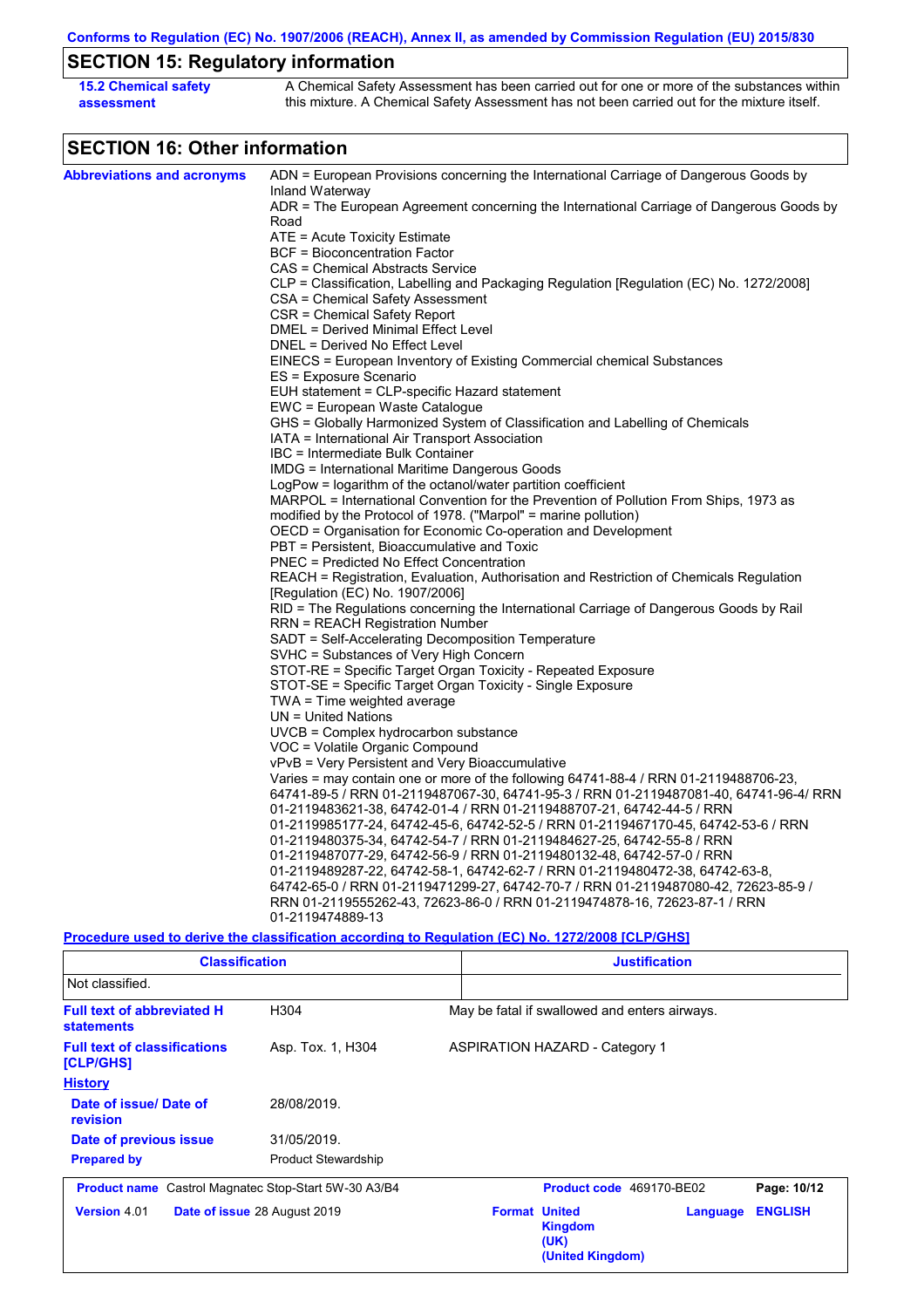### **SECTION 16: Other information**

**Indicates information that has changed from previously issued version.**

### **Notice to reader**

All reasonably practicable steps have been taken to ensure this data sheet and the health, safety and environmental information contained in it is accurate as of the date specified below. No warranty or representation, express or implied is made as to the accuracy or completeness of the data and information in this data sheet.

The data and advice given apply when the product is sold for the stated application or applications. You should not use the product other than for the stated application or applications without seeking advice from BP Group.

It is the user's obligation to evaluate and use this product safely and to comply with all applicable laws and regulations. The BP Group shall not be responsible for any damage or injury resulting from use, other than the stated product use of the material, from any failure to adhere to recommendations, or from any hazards inherent in the nature of the material. Purchasers of the product for supply to a third party for use at work, have a duty to take all necessary steps to ensure that any person handling or using the product is provided with the information in this sheet. Employers have a duty to tell employees and others who may be affected of any hazards described in this sheet and of any precautions that should be taken. You can contact the BP Group to ensure that this document is the most current available. Alteration of this document is strictly prohibited.

| <b>Product name</b> Castrol Magnatec Stop-Start 5W-30 A3/B4 |                              | Product code 469170-BE02 |                                                             | Page: 11/12 |                |
|-------------------------------------------------------------|------------------------------|--------------------------|-------------------------------------------------------------|-------------|----------------|
| <b>Version 4.01</b>                                         | Date of issue 28 August 2019 |                          | <b>Format United</b><br>Kingdom<br>(UK)<br>(United Kingdom) | Language    | <b>ENGLISH</b> |